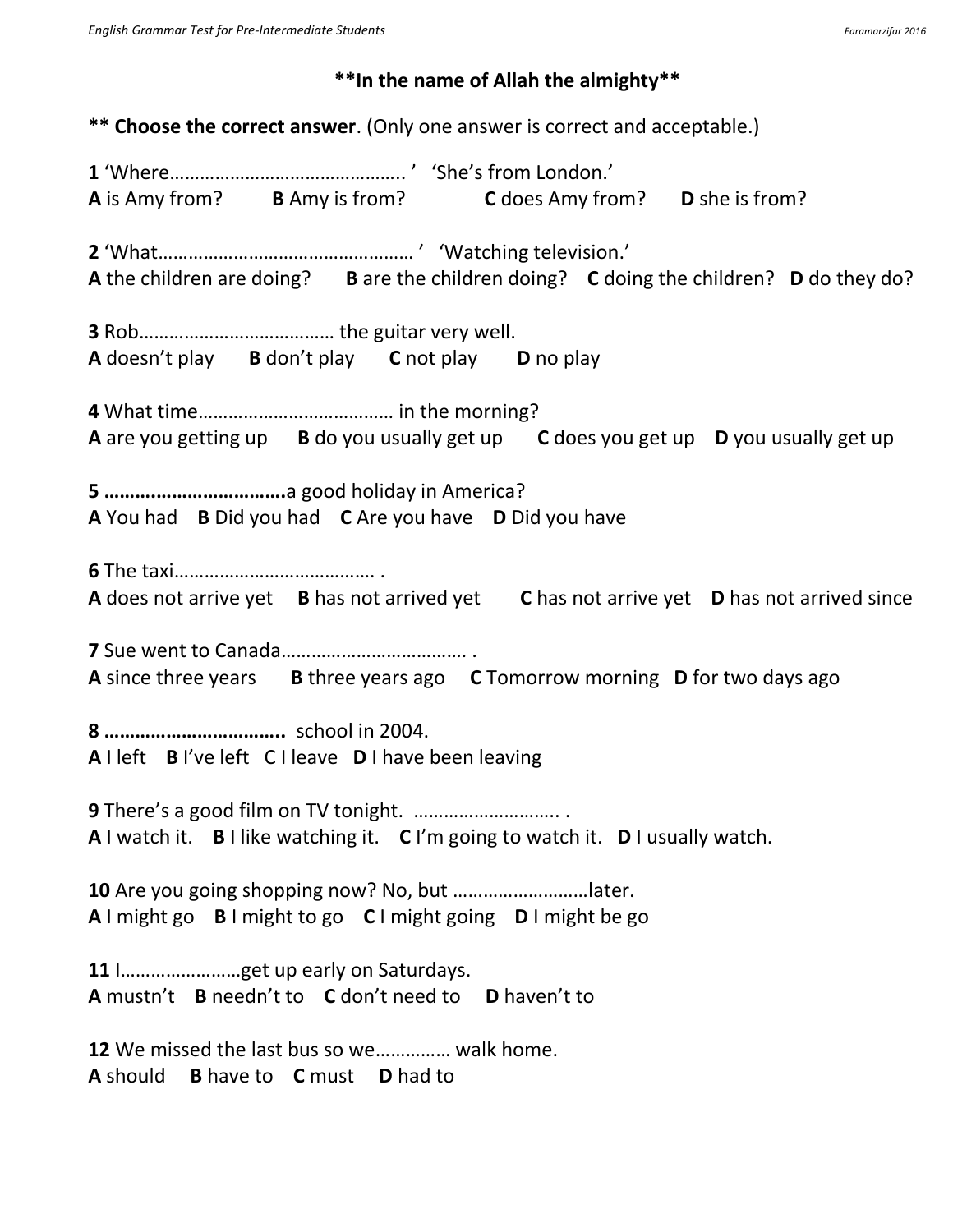**13** What time………………………. go shopping this evening? **A** you like to **B** do you like to **C** would you like to **D** are you trying? **14 ………………..** anything in the house to eat. I'm going shopping. **A** It isn't **B** There aren't **C** There isn't **D** is there **15** 'Do you agree with me?' 'Yes,……………………. . **A** I do **B** I am **C** I have **D** I am agreeing **16** Don't forget to send me a post card,……………….. ? **A** do you **B** will you **C** you don't **D** won't you **17** I haven't passed my driving test. ' ………………………………..' **A** So haven't I. **B** Neither have I. **C** Neither do I. **D** I don't have. **18** I've been to Australia, but I…………………….. to New Zealand. **A** haven't been **B** didn't go **C** didn't been **D** wasn't **19** Why…………………. going to the party? **A** Diana isn't **B** isn't Diana **C** Diana not **D** didn't Diana **20**……………………is the capital of the USA? **A** Which **B** Who **C** What **D** Then **21** Rob………………….. me he was ill. **A** say **B** told **C** said **D** asked **22** Would you like ……………….. tonight? **A** to go **B** going **C** go **D** how **23** I really ………………..to music. **A** enjoy listen **B** enjoy listening **C** enjoy to listen **D** enjoying listen **24** I went to the supermarket………………….. some coffee. **A** buying **B** buy **C** to buy **D** for buying **25** He ………………… a stupid mistake and failed his driving test. **A** made **B** did **C** let **D** wanted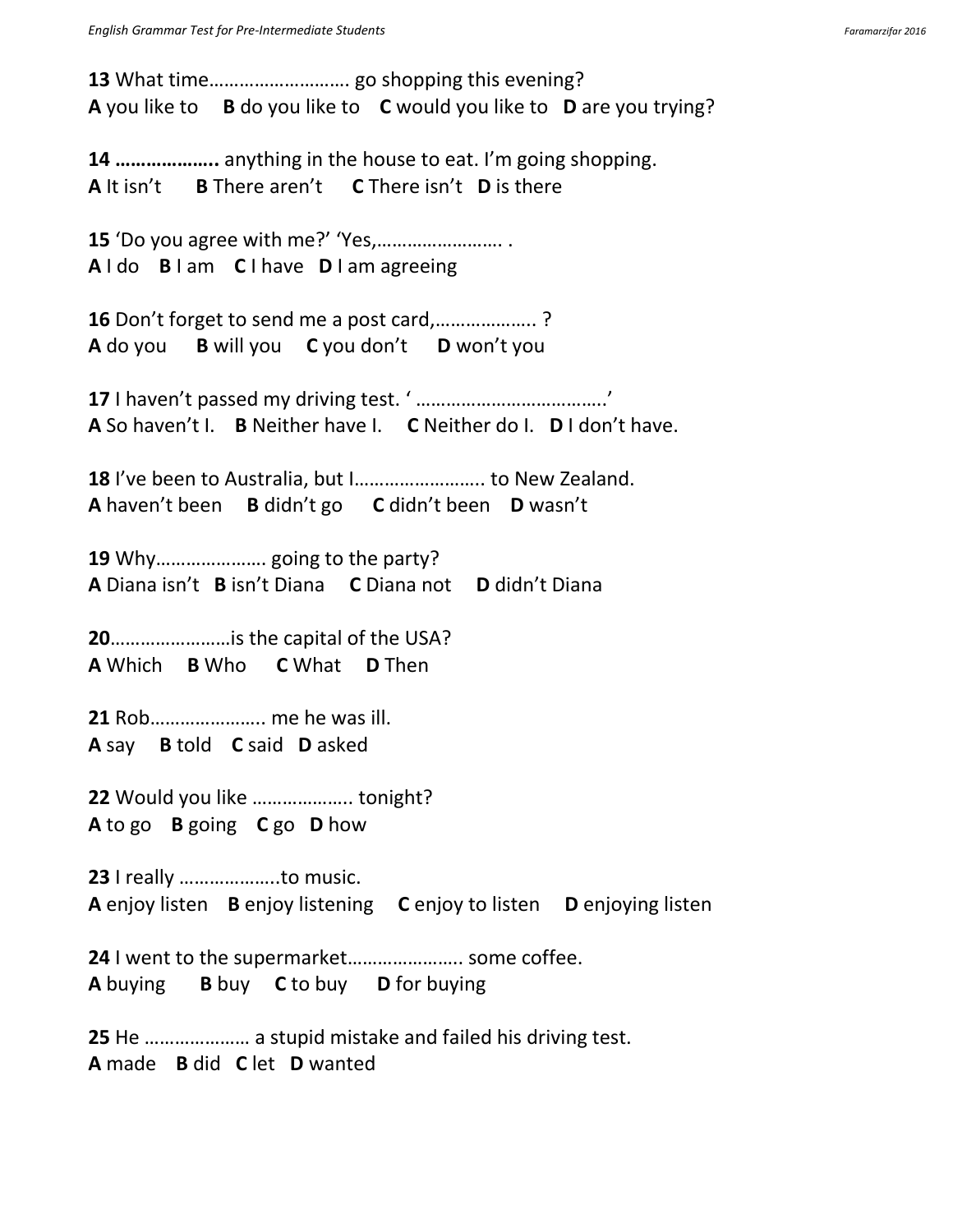**26** Have you seen my car keys? I can't find …………………anywhere. **A** him **B** it **C** them **D** they **27** ……………………..dog is called Ruby. **A** They **B** Their **C** Them **D** Theirs **28** Kate and I don't see…………………………. very often. **A** themselves **B** us **C** ourselves **D** each other **29** Is this your………………… car? **A** parents **B** parent's **C** parents' **D** Parent **30** Did you have…………………. on holiday? **A** a good weather **B** good weathers **C** good weather **D** good air **31** Do you think David Beckham is……………… English football player? **A** the best **B** best **C** a best **D** better **32** These jeans are very old. I need to buy………………………. . **A** a new one **B** some new ones **C** the new ones **D** new one **33** People think it rains………………….. the time in England. **A** most **B** most of **C** every **D** a little **34** There were……………………….. seats left on the plane and we got the last two. **A** few **B** a little **C** little **D** a few **35** Did your team play……………………………. ? **A** good or bad **B** well or badly **C** well or bad **D** good or badly **36** 'Is it much…………………………. to the airport?' 'No, about two miles.' **A** further **B** more far **C** far **D** way **37** Nina is two years……………………………. **A** older than me **B** more old as me **C** old than me **D** more old than me **38** My car was……………………….. Peter's. **A** not as expensive **B** not as expensive than **C** not as expensive as **D** expensiver than